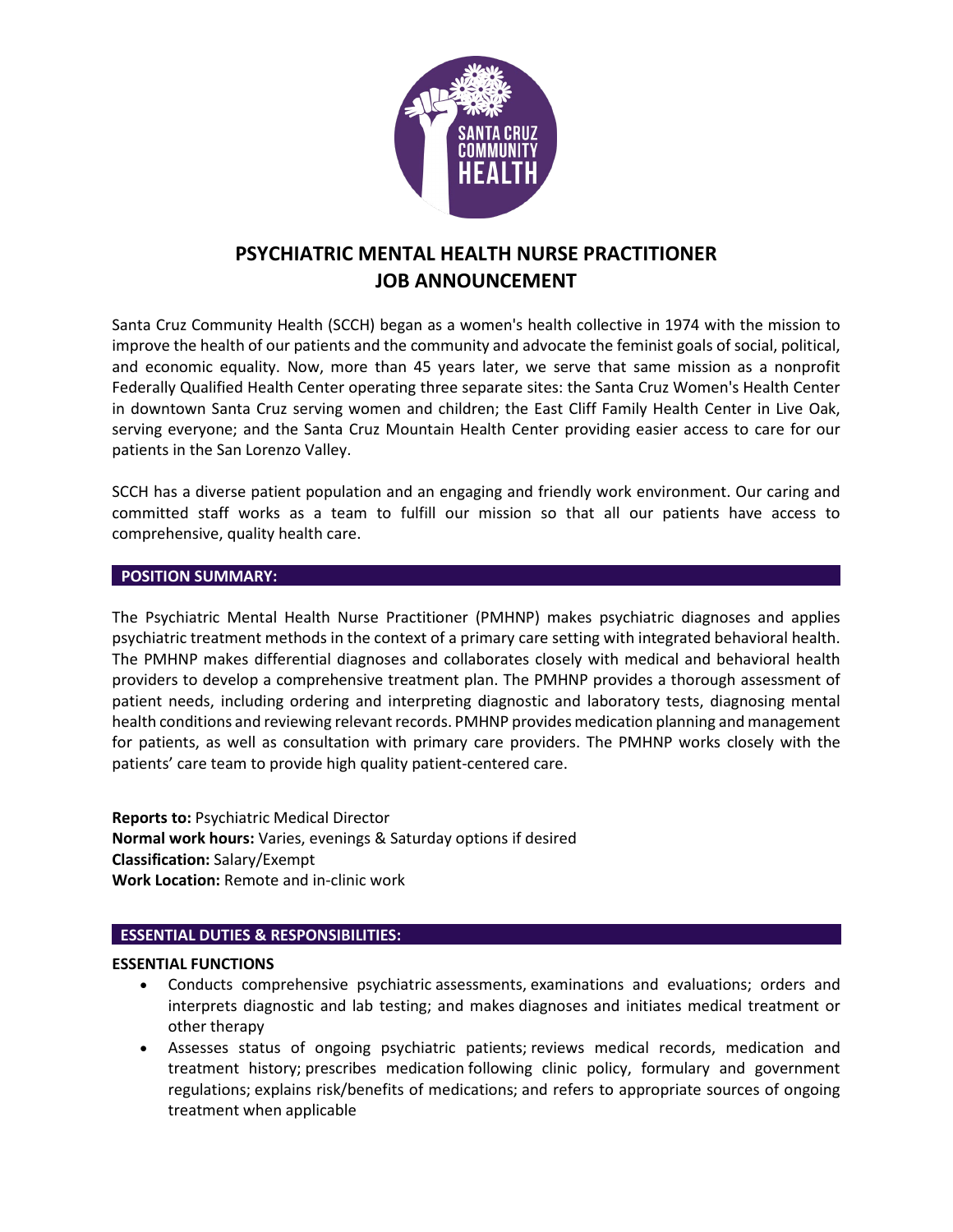- Assesses patients' reaction to medication therapy to find the most appropriate treatment with the fewest side effects
- Participates in interdisciplinary team meetings and provides psychiatric consultation to medical and behavioral health providers and other care team members involved in patient care
- Collaborates with other providers to develop a comprehensive patient-centered treatment plan
- Maintains medical records and prepares reports, official letters and other documentation
- Provides treatment to the most distressed patients, including those with substance use disorder, trauma, and other biopsychosocial concerns
- Consults with physicians on cases that are beyond the scope of qualification of PMHNP
- Meets with supervising psychiatrist on a regular basis, and when needed, to review patient cases and receive clinical feedback
- Consistently achieves quality, timely, and measurable outcomes
- Utilizes the organization's EHR system (eClinicalWorks, eCW)
- Effective in offering support and assistance to others, obtaining information from others, and supplying information to others
- Provides patient education and staff training on relevant topics within their scope

## **GENERAL JOB PERFORMANCE STANDARDS:**

**KNOWLEDGE OF WORK** - Posses and utilizes knowledge of the job which is essential to perform the specific functions and related work.

**QUANTITY OF WORK -** Accomplishes an appropriate volume of satisfactory work under normal conditions. Ability to produce results.

**QUALITY OF WORK -** Consistently demonstrates accuracy, thoroughness, neatness and dependability to produce work within acceptable standards.

**TIMELINESS -** Completes assignments on or ahead of schedule.

**ABILITY TO LEARN NEW DUTIES -** Interprets, learns and responds to instructions for new situations, procedures or methods.

**JUDGEMENT AND COMMON SENSE -** Decisions/actions are sound, including safety awareness.

**COOPERATION -** Willing to work with others toward common goals.

**COMMUNICATIONS -** Demonstrates relevance and clarity of written and oral expression. Effectiveness in exchanging ideas and information.

**INITIATIVE** *-* Ability to originate, develop or create new ideas or take steps to get things done.

**PROBLEM SOLVING -** Identifies and evaluates alternate solutions and selection of the most appropriate course of action.

## **QUALIFICATIONS**

Requires 3 years' experience in a health care setting, preferably an FQHC or community health centertype environment. Must meet or exceed the minimum requirements below.

## **MINIMUM QUALIFICATIONS**

- Must be a Licensed PMHNP with valid California State License and Registration
- Requires completion of a Bachelors' Degree in Nursing (BSN) and a Masters' Degree in Nursing (MSN) or a Doctor of Nursing Practice (DNP)
- Bilingual Spanish/English strongly preferred